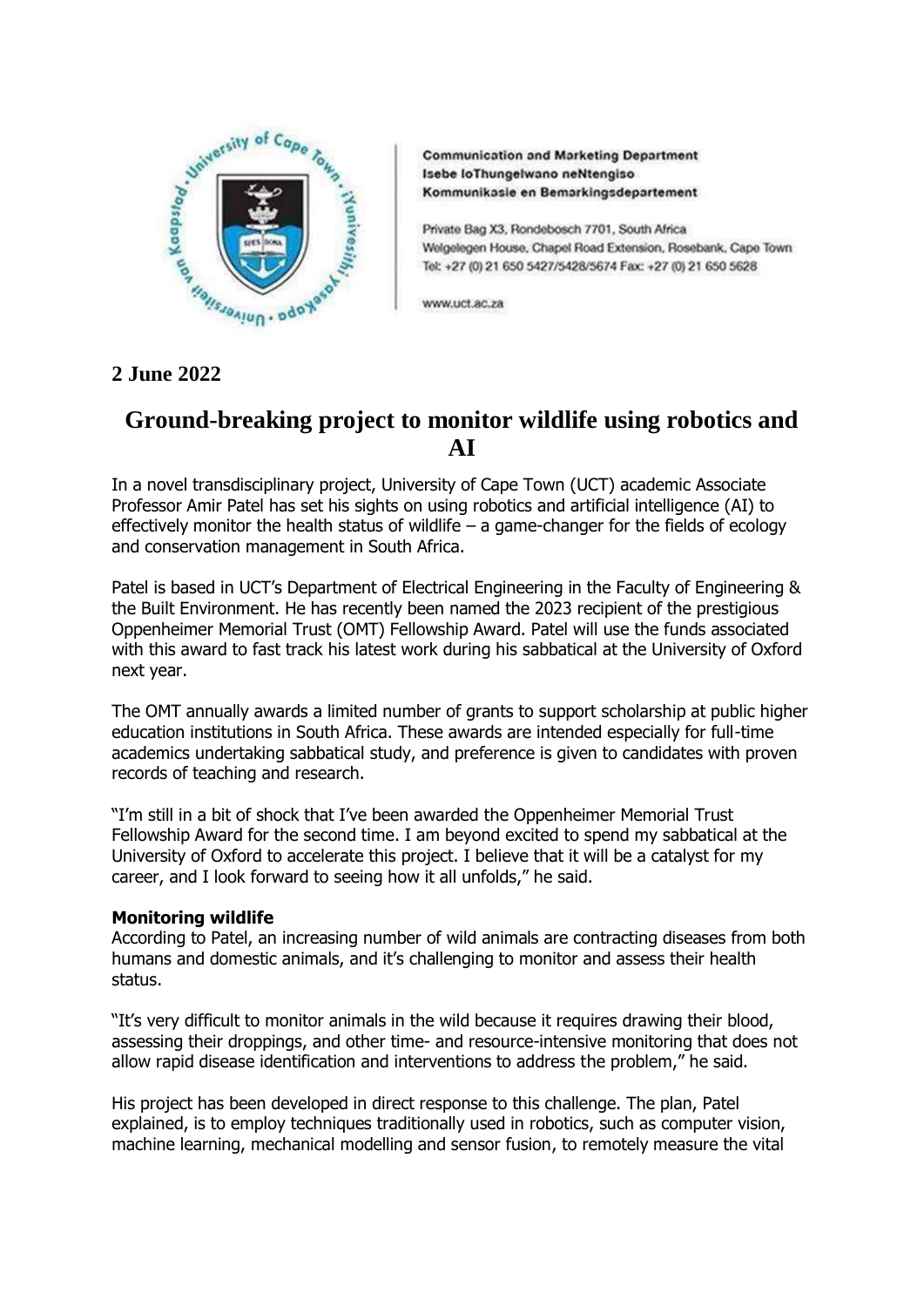signs of wildlife. He has already started the data collection process and developing the algorithms to accurately monitor lions, as the first attempt.

"Novel diseases can decimate entire wildlife populations and ripple through ecosystems as pathogens find hosts without immunity. As an example, lions – an endangered species – can contract canine distemper from domestic dogs, or bovine tuberculosis from cattle, which can then spread through a pride if not detected early," Patel said.

His technology will provide ecologists and veterinarians with an early warning system to help them detect if an animal is ill, which in turn could help prevent the spread of a disease through the animal population and back to humans.

During his time at the University of Oxford, he will work closely with Andrew Markham, a professor in computer science and a UCT PhD alumnus. Patel plans to combine Professor Markham's data-driven techniques with his own algorithm-driven approach to solve this "interesting problem".

### **Management and monitoring strategy**

Patel has spent roughly a decade developing systems to understand the biomechanics of wildlife, cheetahs most specifically. His latest project is an extension of this work and he is excited to study wild animals through a robotics lens and to provide novel insight into their well-being.

In the long-term, Patel hopes that his technology will form part of a broader management and monitoring strategy at national parks in South Africa. Despite its infancy stage, he said, officials at South African National Parks (SANParks) have agreed to use this technology in the Kgalagadi Transfrontier Park – a wildlife preserve and conservation area on the border of South Africa and Botswana – and in the Kruger National Park in Limpopo, once it's ready for roll-out.

Story by Niémah Davids, UCT News.